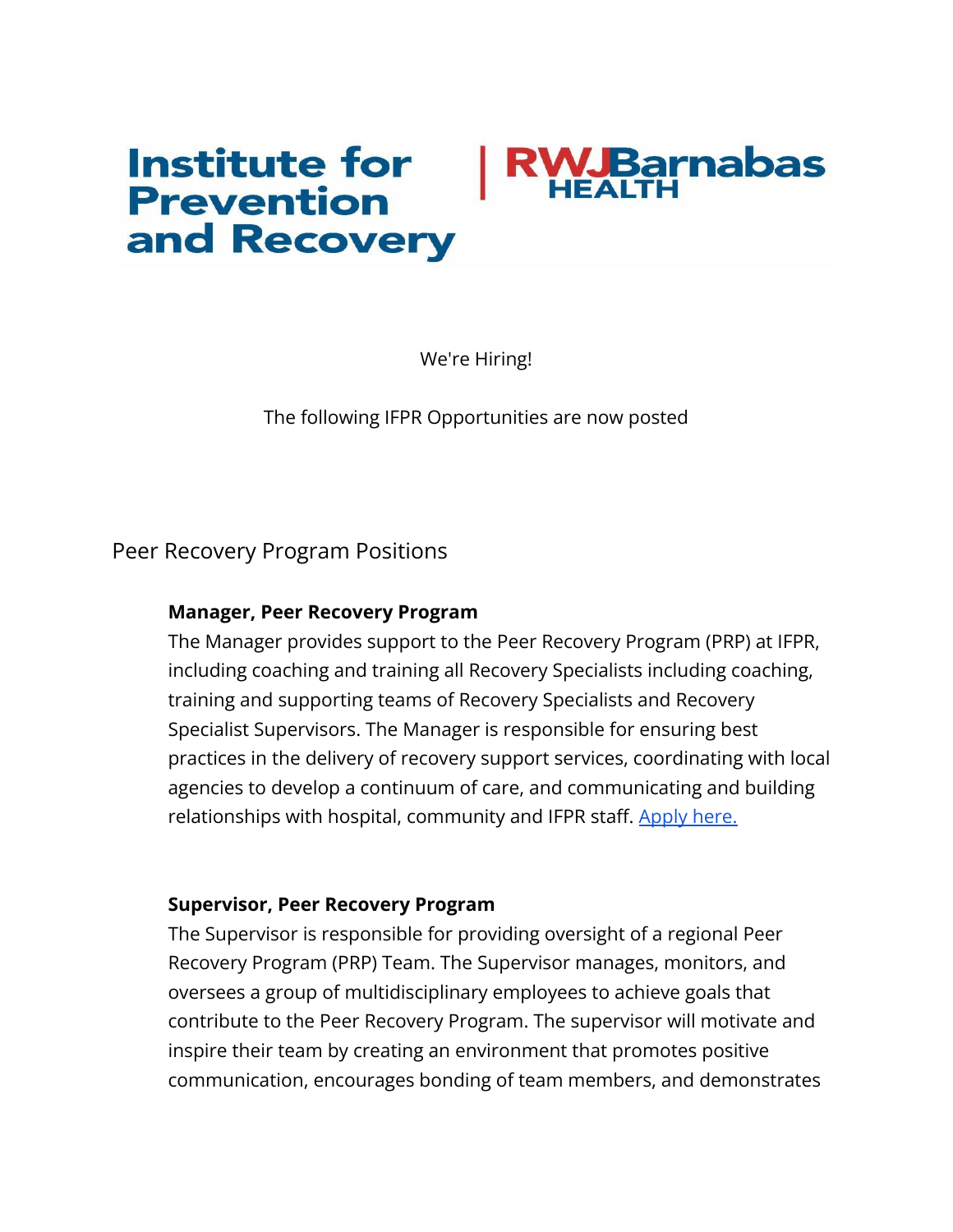High Reliability. PRP Supervisors provide services in a variety of settings within the assigned geographic area. [Apply here.](https://pm.healthcaresource.com/cs/rwjbarnabashealth/#/job/45151)

## **Supervisor, Peer Recovery Program – Patient Navigator**

The Supervisor is responsible for providing oversight of the Peer Recovery Program (PRP) Patient Navigator Team. The Supervisor manages, monitors, and oversees a group of Patient Navigator employees to achieve goals that contribute to the Peer Recovery Program. The supervisor will motivate and inspire their team by creating an environment that promotes positive communication, encourages bonding of team members, and demonstrates High Reliability. PRP Supervisors provide services in a variety of settings within the assigned geographic area. [Apply here.](https://pm.healthcaresource.com/cs/rwjbarnabashealth/#/job/45347)

# **Supervisor, Peer Recovery Program – Case Manager**

The Supervisor is responsible for providing oversight of the Peer Recovery Program (PRP) Case Manager Team. The Supervisor manages, monitors, and oversees a group of Case Manager employees to achieve goals that contribute to the Peer Recovery Program. The supervisor will motivate and inspire their team by creating an environment that promotes positive communication, encourages bonding of team members, and demonstrates High Reliability. PRP Supervisors provide services in a variety of settings within the assigned geographic area. [Apply here.](https://pm.healthcaresource.com/cs/rwjbarnabashealth/#/job/45348)

# Prevention Team Positions

**Community Prevention Manager, Communities that Care** (positions available in both Toms River and Barnegat) The Community Prevention Manager, Communities that Care Prevention

Manager is responsible for creating and maintaining a community coalition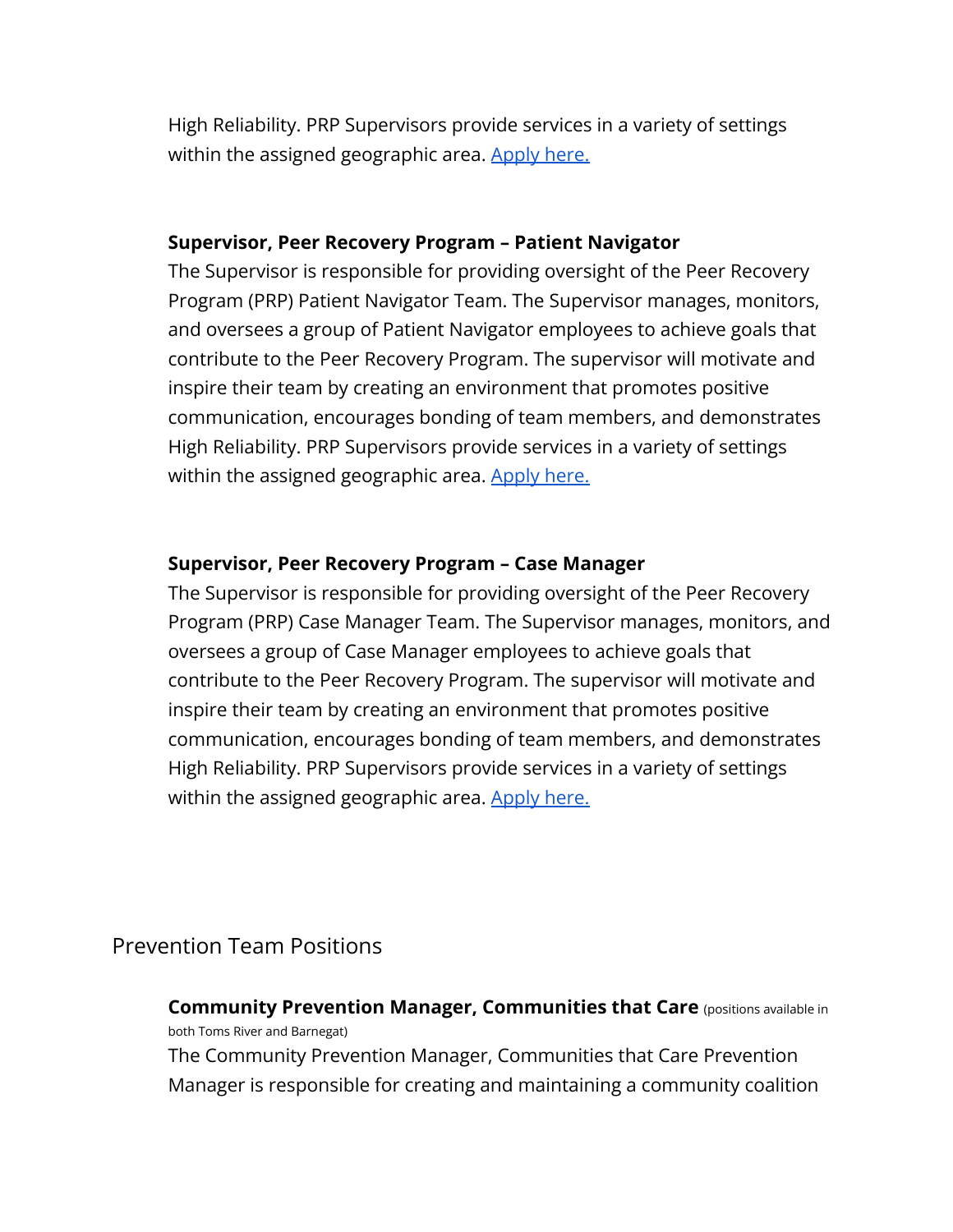and collaborating with coalition members to plan and implement data-driven, evidence-based substance use prevention strategies chosen to meet the needs of the municipality served. [Apply here.](https://pm.healthcaresource.com/cs/rwjbarnabashealth/#/job/44480)

#### **Adult Prevention Manager**

The Adult Prevention Manager will assist and participate in supervising all prevention coalition activities to enhance the service in the community. [Apply](https://pm.healthcaresource.com/cs/rwjbarnabashealth/#/job/44479) [here.](https://pm.healthcaresource.com/cs/rwjbarnabashealth/#/job/44479)

# **Community Prevention Specialist**

The Community Prevention Specialist assists with all aspects of planning and implementing activities associated with carrying out the mission of the DART Prevention Coalition and/or SOCIAL Network. [Apply](https://pm.healthcaresource.com/cs/rwjbarnabashealth/#/job/45624) here.

# Data Team Positions

## **Manager, Research and Development**

The Manager, Research and Development is responsible for providing oversight of a team of Data Analysts. The Manager, Research and Development manages study design; data collection, analysis, and visualization for manuscripts and presentations; and other research efforts for Institute for Prevention and Recovery and system-wide programs. The Manager, Research and Development identifies grant opportunities and oversees the grant writing process. [Apply here.](https://pm.healthcaresource.com/cs/rwjbarnabashealth/#/job/45313)

## **Manager, Evaluation**

The Manager, Evaluation is responsible for providing oversight of a team of Data Analysts. The Manager, Evaluation manages the collection, linkage, cleaning, storage, sharing, analysis, visualization, and presentation of